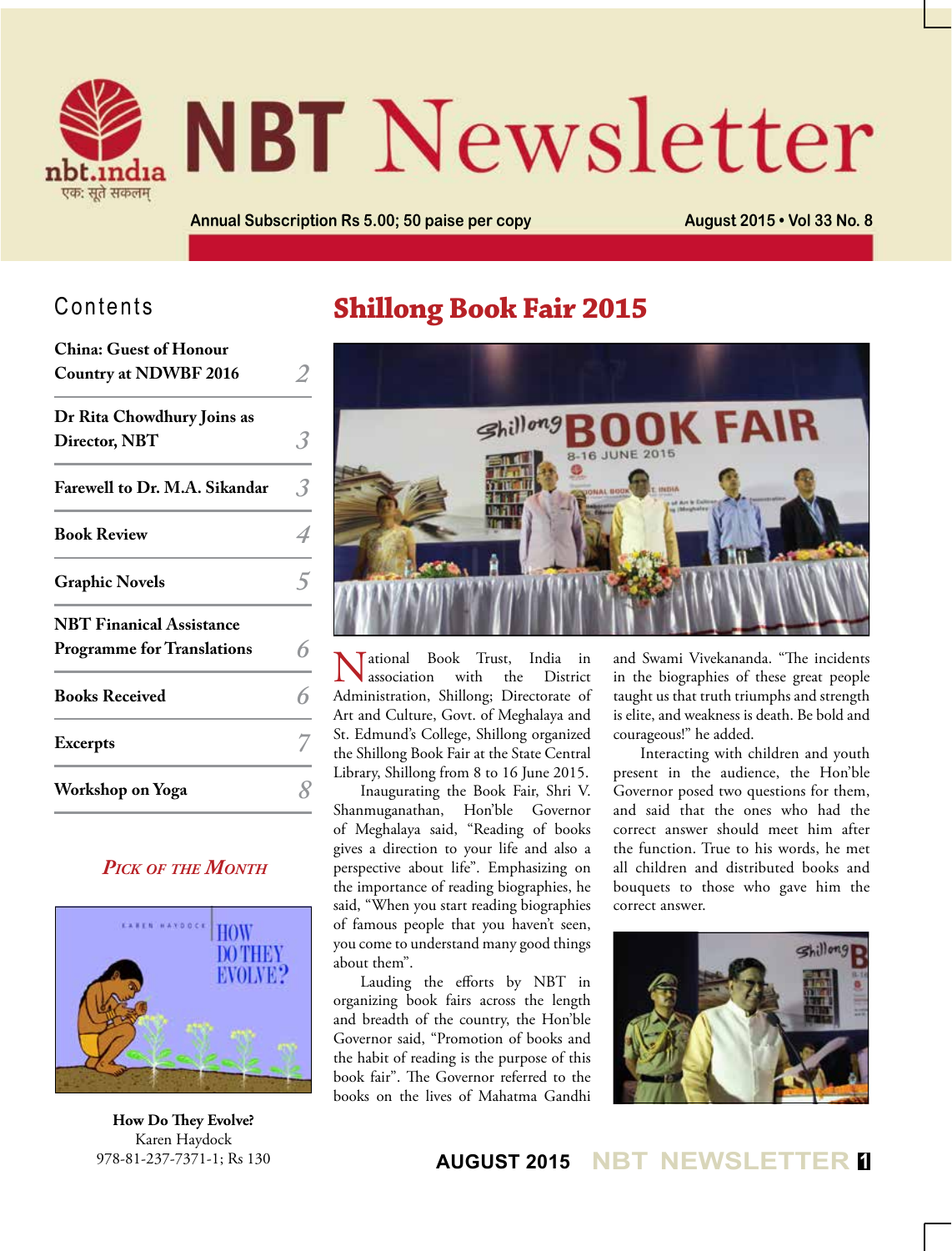

Speaking on the occasion, Shri Baldeo Bhai Sharma, Chairman, NBT welcomed the guests and the audience, and exhorted children and youth to read books, and visit the fair in large numbers.

Others who spoke on the occasion included Shri Sanjay Goyal, Deputy Commissioner, East Khasi Hills, Meghalaya; Ms. Matseiwdor War Nongbri, Director, Directorate of Art and Culture, Govt. of Meghalaya; and Dr. Sylvanus



Lamare, Principal, St. Edmund's College, Shillong.

Later, the students of State Institute of Arts & Culture, Shillong presented a folk song at the function, wearing traditional Khasi, Garo and Jaintia dresses.

Various programmes were held during the Fair, which included debate and drawing competitions for children, besides panel discussions and multi-lingual poetry readings, where twelve women poets



rendered their poems in English, Hindi, Khasi, Jaintia, Asamiya, Bangla, Nepali and Marathi.

Over 43 exhibitors from Maghalaya, Assam, West Bengal and Delhi participated in the Fair. It was well-attended by a number of school students, teachers, librarians, parents, booklovers as well as by print and visual media.

Mrs. Kanchan W. Sharma, Assistant Director, NBT coordinated the Fair.

#### **China: Guest of Honour Country at NDWBF 2016**



China will be the Guest of Honour<br>Country in the next edition of the New Delhi World Book Fair to be held from 9 to 17 January 2016 at Pragati Maidan, New Delhi.

During the visit of the Mr. Xi Jinping, Chinese President in India, a Memorandum of Understanding to this effect was signed between Dr. M.A. Sikandar, Director, National Book Trust, India and Mr. Cai Fuchao, Chief Administrator, State Administration of Press, Publication, Radio, Film and Television (SAPPRFT) of the People's Republic of China in the presence of Prime Minister of India Shri Narendra Modi, and the Chinese President Mr. Xi Jinping at the Hyderabad House, New Delhi on 18 September 2014.

China is the largest publisher of books, the second largest producer of electronic publications, and, in terms of total output value, the third largest printer in the world. In 1950, there were 211

publishing houses in China and 12,153 kinds of books with total print run of 275 million volumes per year. There are now 560 publishers, mostly publishing companies, in China, not including those specializing in publishing for national minorities and visualy impaired people. Moreover, there are more than 10,000 periodical publishers, mostly publishing companies, in China.

According to a Study on the System of Development Index in a Well-off Society by the China Institute of publishing science, the value of the Chinese industry will reach RMB800 billion by the year 2020, accounting to

Chinese Print Publishing

- 7.9 billion books published in 2013
- 440,000 titles, 12% increase from 2012
- Science & Education books increase by 26,000 titles
- Children's titles increase by 40.4%

1.9-2.0% of GDP, printing 8.198 billion volumes per year.

Currently, the Chinese industry is being influenced by the digital technology at large scale. The Chinese publishing market consists of printed, online and mobile phone publications. The Chinese industry is becoming increasingly international and the copyright trade is developing rapidly. The industry is making remarkable achievements in copyright business and co-publication. It not only actively introduces excellent books from abroad but also successfully releases many publications about ancient Chinese civilization and contemporary Chinese culture.

Over 200 publishers are expected to participate in the New Delhi World Book Fair. Besides, a delegation of writers and scholars are expected to take part in discussions, round tables and other literary programmes with their Indian counterparts. Chinese publishers will also take part in New Delhi Rights Table to be held from 11 to 12 January 2016.

It is hoped that the strong presence of the Chinese publishers in the New Delhi World Book Fair will increase the exchange of culture and literature and strengthen mutual cooperation between the two countries.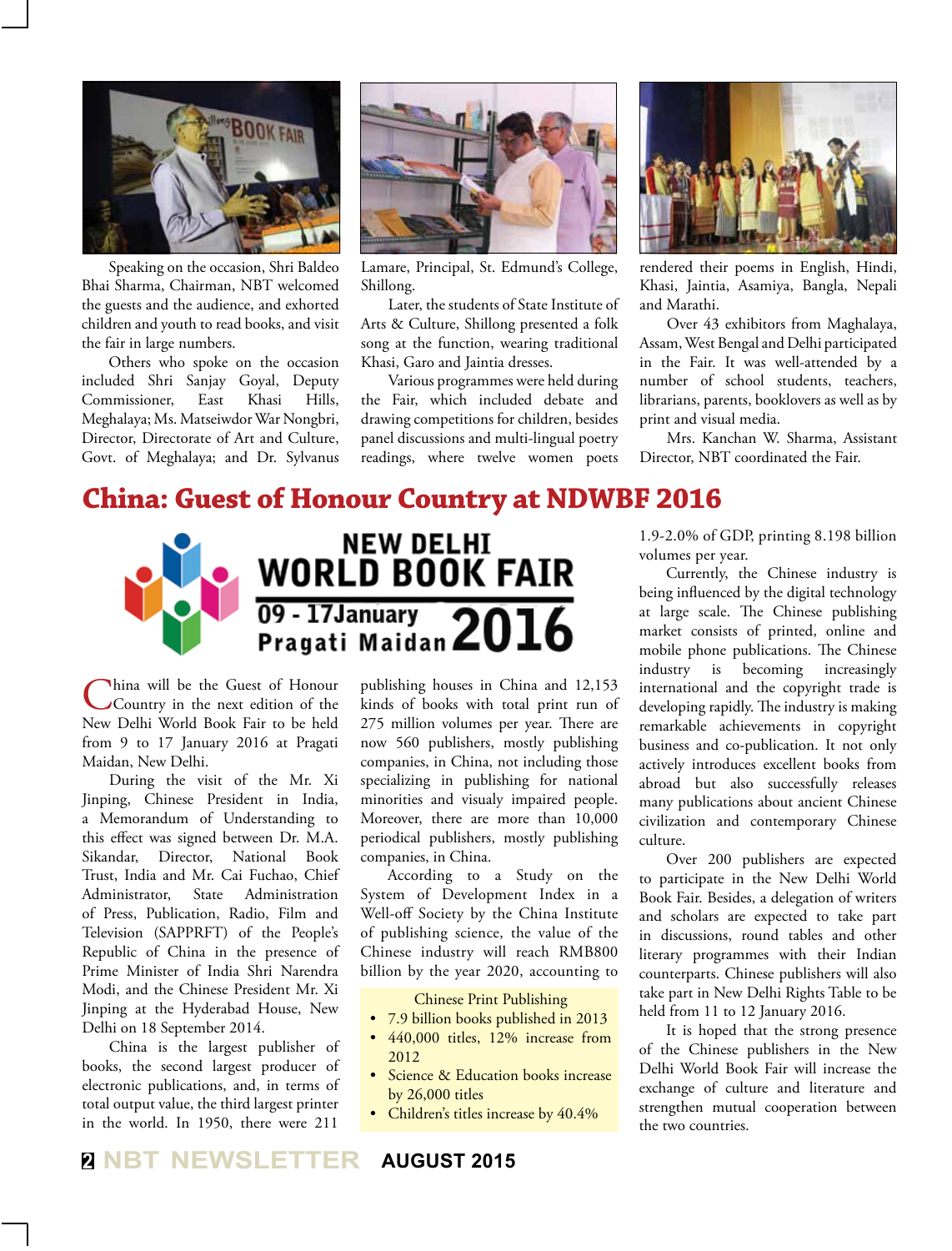# **Dr. Rita Chowdhury Joins as Director NBT**

r. Rita Chowdhury (b.<br>1960) has ioined as joined Director of the National Book Trust, India. She takes over from Dr M A Sikandar, following his repatriation to the University of Delhi on completion of his deputation.

Born at Nampong in Tirap district of Arunachal Pradesh, Dr Rita Chowdhury holds master's degree in Political Science as well as Asamiya, followed by LLB. She got her Ph.D. from Guwahati University. Before joining the Trust, she was an Associate Professor of Political Science, Department of Political Science, Cotton College, Guwahati.

A prominent Asamiya novelist, poet and activist, Dr Chowdhury's oeuvre include *Makam*, a poignant portrayal of Assamese Indian community of Chinese origin; *Deo Lankhui*, a novel of epic proportion on the glorious Tiwa Kingdom of Assam; and *Ei Xomoy Xei Xomoy*, a fictionalized account of the societal and political changes brought in



*After assuming the office, Dr Rita Chowdhury presented a* sarai *to Shri Baldeo Bhai Sharma, Chairman, NBT India*

by historic Assam Agitation against illegal immigration from Bangladesh to Assam.

Her other novels are *Abirata Yatra, Tirtha Bhumi, Maha Jibanar Adharxila, Papiya Tarar Sadhu, Raag Malkosh, Jal Padma, Hridoy Nirupai, Papi Nakshatrar Galpa, Razeeb Ishwar, Jahnabi* and *Mayabritta*. Her 4 poetry collections viz. *Pratyaxar Swapna*, *Sudoor Nakshatra*, *Alap Poharar Alap Aandharar*, and *Baga*  *Matir Tulashi* too have been well received.

Her first novel *Abirata Yatra*  (Incessant Journey) got her Asam Sahitya Sabha's best manuscript award in 1981. Her Sahitya Akademi Award (2008) winning novel *Deo Langkhui* (The Divine Sword) got her a host of other awards including Kalaguru Bishnu Prasad Rabha Award. *Makam* (The Golden Horse) brought her national and international acclaim and this novel led to several critical discussions in national media on issues like Sino-India war, forced migration in Post Partition India etc.

Well known in the field of social activism, Dr Chowdhury has been quite active in giving voice to the voiceless. She is the Chief Trustee of ADHARXILA, an organization dedicated to empowering young writers of Assam. She has attended several national and international seminars and Panel Discussions on various issues of literature, society and international politics.

# **Farewell to Dr M.A. Sikandar**

A warm farewell to Dr M.A.<br>Sikandar was given on 20 July 2015, following his repatriation to the University of Delhi on completion of his deputation. Dr M.A. Sikandar joined as Director, NBT India in the year 2011.

Humble and down-toearth, Dr Sikandar's infectious enthusiasm and a dynamic approach to work ethics, endeared him not only to the staff of NBT but also to the publishing fraternity at large. Under his leadership he initiated some new programmes

at the Trust including opening of Book Promotion Centres (BPC) across the country, Financial Assistance Programme (FAP) for foreign publishers as an incentive to promote Indian books abroad. NBT has opened BPCs in Chennai, Agartala,



Guwahati, Cuttack, Hyderabad, Patna and Kochi. A number of renowned Indian authors have been translated into various foreign languages under the FAP programme.

His innovative outreach programmes

include literary events in tribal areas of Indian hinterlands, thereby reaching books to these very remote areas. His contribution to the promotion of books includes organizing book fairs in the farthest parts of the country like Leh, Kargil and various places in Northeast.

It was during his tenure that the biennial New Delhi World Book Fair turned a new chapter as the successful annual NDWBF, with many exciting events. It enabled special interactive spaces

for authors, brought together the heads of publishing companies at CEOSpeak and also created unique business ambience for publishers at New Delhi Rights Table.

We at NBT wish him success in all his future endeavours.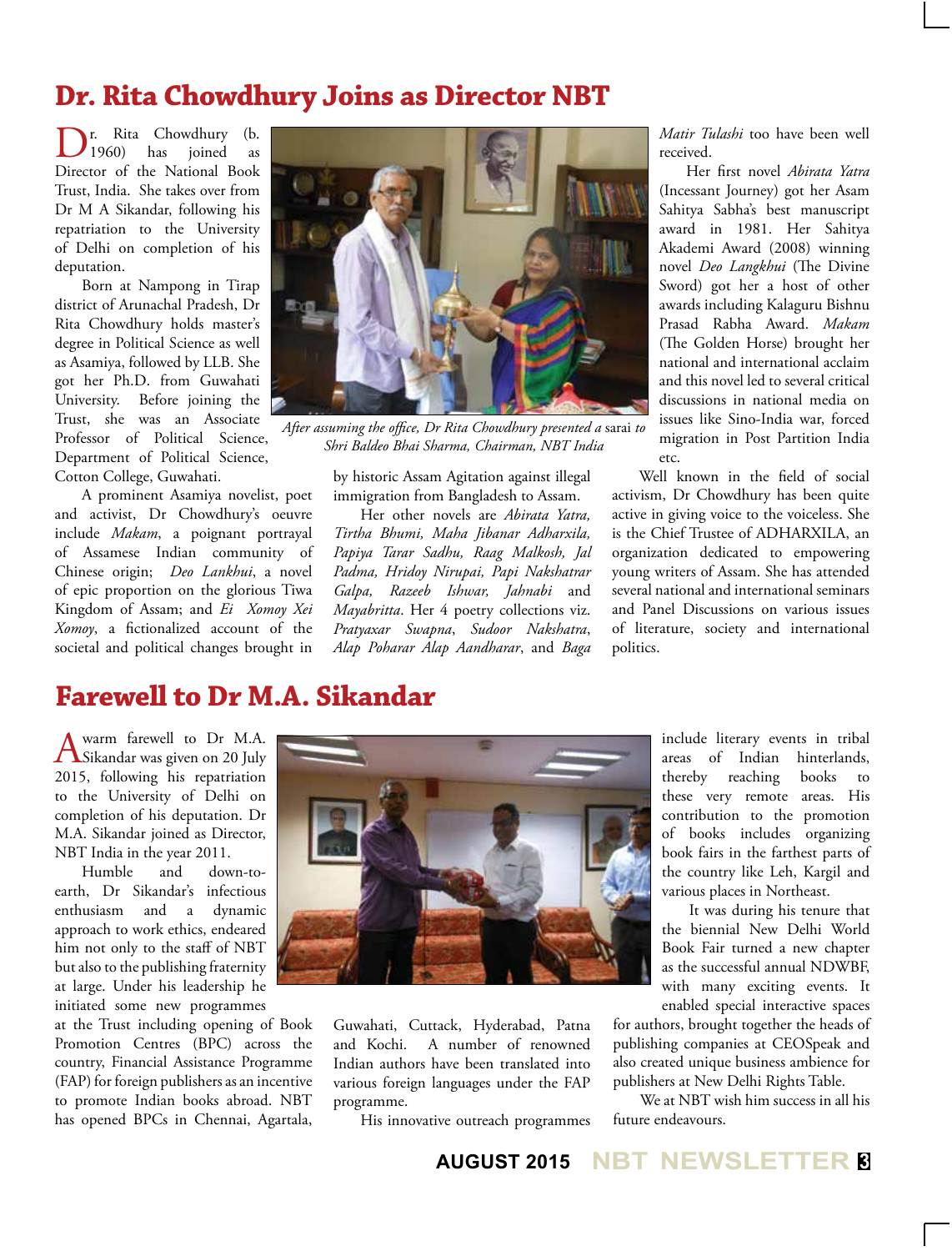# **Book Review**

The Internet has become the byword<br>acquiring the status of verb and noun in the English lexicon. There are several books about the Internet. Each one of them focuses on a specific aspect of the field or the innovations which have made the Internet possible (for example, Walter Isaacson's book The Innovators). This book is different, and in a sense unique as it fulfils a felt need for a book which presents the complex technology that drives the Internet in simple language.

The book deserves credit for its completeness based on the author's own research into available materials across the globe. It has come out at the right time when the World Wide Web has completed 25 years and the Internet is poised for a big leap forward. Also, the first Web Observatory in Asia has just been set up in Bengaluru to observe the web universe and make sense of the emerging Age of Big Data.

For the first time in history, an electronic net of connectivity unites the world with instant access and communication and exchange of text, voice, images, and sound and music. The search engines and social media have become integrated with the daily lives of millions: Google with two million search requests every minute; YouTube with 4 billion clips a day uploaded; Facebook with more than a billion users worldwide and Twitter with 230 million worldwide sending out over one lakh tweets a minute globally. The Internet of things, where virtually every object can be a computer, is set to drive global connectivity in the near future and that would add enormously to the data stored, posing new challenges in analysing the information.

India has the second largest user base for the Internet after China, with more than 270 million and counting by the hour. What is remarkable is the fast growth from only 20 million in 2005. A growing young generation of Internet users needs an easily accessible and balanced introduction to it, as well as its benefits and pitfalls. The book under review is designed to be of use not only to general readers but to professionals as well, with reviews of the latest trends in



The Internet: A Revolution in Progress Mohan Sundara Rajan 978-81-237-7323-0; Rs 380

technology in this field.

The author, with his four decades of experience in popular science writing, is eminently qualified to undertake the challenging task. The title of the book aptly describes the current status of the Internet. The Internet Revolution is far from over; in fact, it is evolving. The book traces the origin of the Internet and points out how innovations in integrated circuits, computing, software and networking, resulted in the emergence of the free and open Web, led by its founder Tim-Berners Lee. Citing the contributions of engineers and scientists of many nations, the book points out that no single country can claim monopoly in its regulation.

One of the most interesting aspects of the book is its portraits of the pioneers of the Internet, including several Indians – Ayyadurai (e-mail), Sabeer Bhatia (Hotmail), Vinod Dham (Pentium III), Amit Singhal (Google's Page Ranking) and Sundar Pichai (Chrome). The changing ecosystem of the Internet is brought out in the light of the emerging cloud computing,

smartphones and open software. The book outlines the growth of India's IT industry, and the challenges faced by its pioneers in computing and IT ventures. The author highlights the key role of software, where India, with its young and intelligent human resources, is a leading player in the world. A separate section (Part IV, Trends in India) with quotes from A. P. J. Abdul Kalam and the Google's Eric Schmidt should enthuse the Indian youth to take up challenges to make the Internet beneficial to the large underserved Indian population.

Though it is a matter of satisfaction that India has the second largest number of Internet users in the world, next only to China, it would be a great challenge to take the Internet to nearly a billion people in India, currently not within its reach. It would be an equally big challenge to promote the use of the Internet not only for sports and entertainment, but for broadening the knowledge base of our students as well as for good governance. The author proudly recalls how Indian computer engineers and scientists successfully faced the international climate of denial of advanced super computer technology and turned a deficit into an asset for the nation.

The book demystifies the basic technologies that drive the Internet in non-technical terms and points out how several key innovations morphed in a short time from being stray curiosities to game changers that connected the world and impacted on nearly all sections of society.

The book is dedicated to 'all those who love freedom on the Internet'. It is timely as we are in an age of mass surveillance by the state in many countries. The author rightly points out that the term 'Internets' in plural is an oxymoron, as there can only be one Internet universally accepted as a free platform for exchange of views, news, entertainment and business, as the pioneers intended it to be. Accordingly, the book points out the danger to an open and free Internet posed by several countries. In India too it makes out a case for the removal of outmoded legal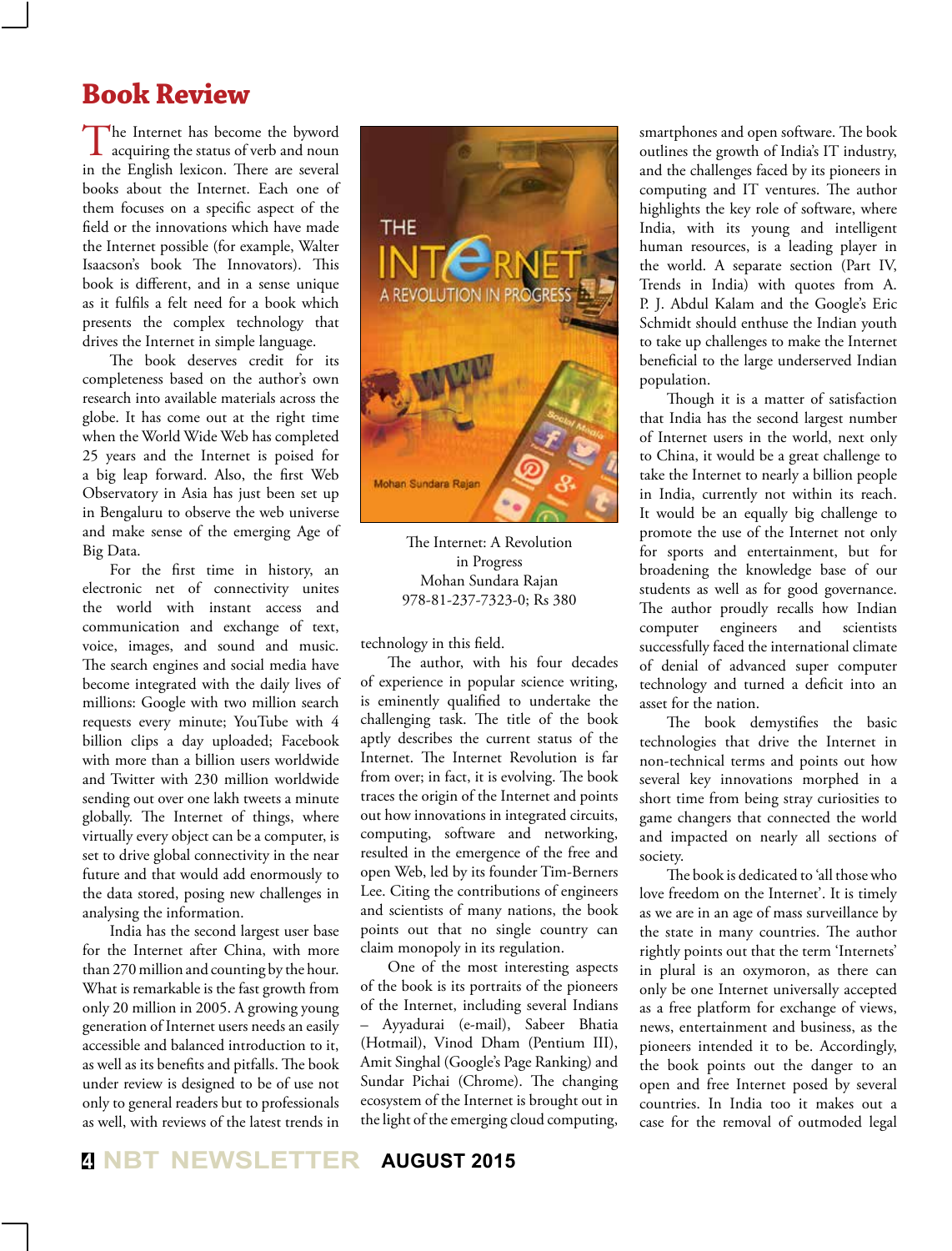provisions in the Information Act. The author can derive satisfaction for taking up causes, not so popular when it comes to freedom on the Internet, as his frank plea to review the IT Act (pp. 243–244) has been vindicated by the Supreme Court's landmark judgement striking down Section 66A.

Megacorporate control of the Internet is analysed in the context of the proliferation of proprietary apps (applications) that have grown from 500 in the early version of the Apple phone to over 1.5 million in today's smartphones and its impact on the relevance of the open and free Web, advocated by the founders. The technological foundations of the Web are examined in terms of the Hypertext Markup Language-5 (HTML-5), which is now formally notified as the language of the Web. The book makes an extensive description of the social media such as Facebook, Twitter, Yahoo and YouTube and the search engine, Google, tracing their impressive growth and impact on human intercommunication, while pointing out the potential for their intrusion into the privacy of the users. The author has brought out the implications of the interplay between technology and social forces covering the issues of privacy, the Internet addictive syndrome, as well as the impact on commerce, printed word and the mass media.

The author has also turned the spotlight on the emerging Internet in terms of the Age of Big Data. He has indicated the fascinating advances being made in storing data on an unprecedented scale and the vast potential of new knowledge that can flow from using mega data.

The book is lucid, comprehensive and interestingly written, and structured in a reader-friendly way with a rich Glossary, Index and pleasing colour images of the pioneers. And the style is lively without any unexplained technical terms. What I like most are the Box Items, 53 in all, each one of them giving in-depth information in a succinct manner.

It is hoped that the author would give a more detailed account of the progress made by Indian IT industry in the later editions of the book. One wishes the publisher had used better quality paper for a book of this nature. It is also hoped that the National Book Trust (NBT) will bring an e-Book version of this important work and publish it in Hindi and other languages.

The author and NBT have done a commendable service to the younger generation. I would urge educational authorities to make the book accessible to a wide section of the student community, so that our younger generation is better informed and inspired by the pioneers of the Internet and utilize it constructively.

S. SAMPATHKUMAR Tata Consultancy Services Ltd Courtesy: *CURRENT SCIENCE*, VOL. 109, NO. 210 1, 10 JULY 2015

#### **Graphic Novels**

The term 'Graphic Novel' became<br>popular within the comics **L** popular community after the publication of the Will Eisner's *A Contract with God*, and *Other Tenement Stories* in 1978 and became popular amongst booklovers in the late 1980's with the publication of three works – Frank Miller's *The Dark Night Returns*, Alan Moore's *Watchmen* and the Pulitzer Prize winning *Maus* by Art Spiegelman.

Over the period of time, graphic novels have gained recognition not only among the book publishing community but also booklovers across the world. In India, it is an emerging genre. As per the National Youth Readership Survey (2010) got conducted by NBT through NCAER, 7.5% youth readers in the agegroup of 15-35 showed preference for this genre. Considering that many publishers are taking initiatives to bring out graphic novels, the genre seems to have caught the imagination of the youth readers. It needs to be mentioned that 11.5% showed preference for mythology, 17.5% comics, 18.5% Fantasy, and 16.3% for Thrillers the areas which can be creatively covered through the medium of graphic novels.

National Book Trust, India has ventured into the genre of graphic novels to meet the reading needs of the young readers. NBT brought out its first graphic novel *Sriratna & Kim Suro: The Legend of an Indian Princess in Korea* in 2013 on the occasion of India's presentation as the Guest of Honour Country at Seoul International Book Fair.



To take this further, NBT has mooted an idea to publish a series of graphic novels based on the folk/heroic/ legendary characters of the North-east of India. A discussion on graphic novels was organized at NBT premises to give shape to the project. Authors, illustrators and scholars from North-east participated in the programme. They discussed at length about the scope of using folklore of North-East for graphic novels, the various dimensions and aspects related to folktales of North-East, representing culture and tradition in graphic novels, danger of being lost in translation, needs of the readers and North-East and cautions to be taken while representing issues related to North-East.

Some of the titles to be published by NBT includes *Khamba and Thoibi* by Ngangom Maheshkanta, *The Marriage of Tarbong Nom and Narip Nom* by Yishey Doma, *The Story of Spirit, Tiger and Man*  by K B Veio Pou, *The Love Story of Roh and Ronai* by P Wungnaongam, and *Creation of Indigenous Folk of Mt. Kanchenjunga*  by Azuk Valentine Tamsang.

#### **AUGUST 2015 NBT NEWSLETTER <sup>5</sup>**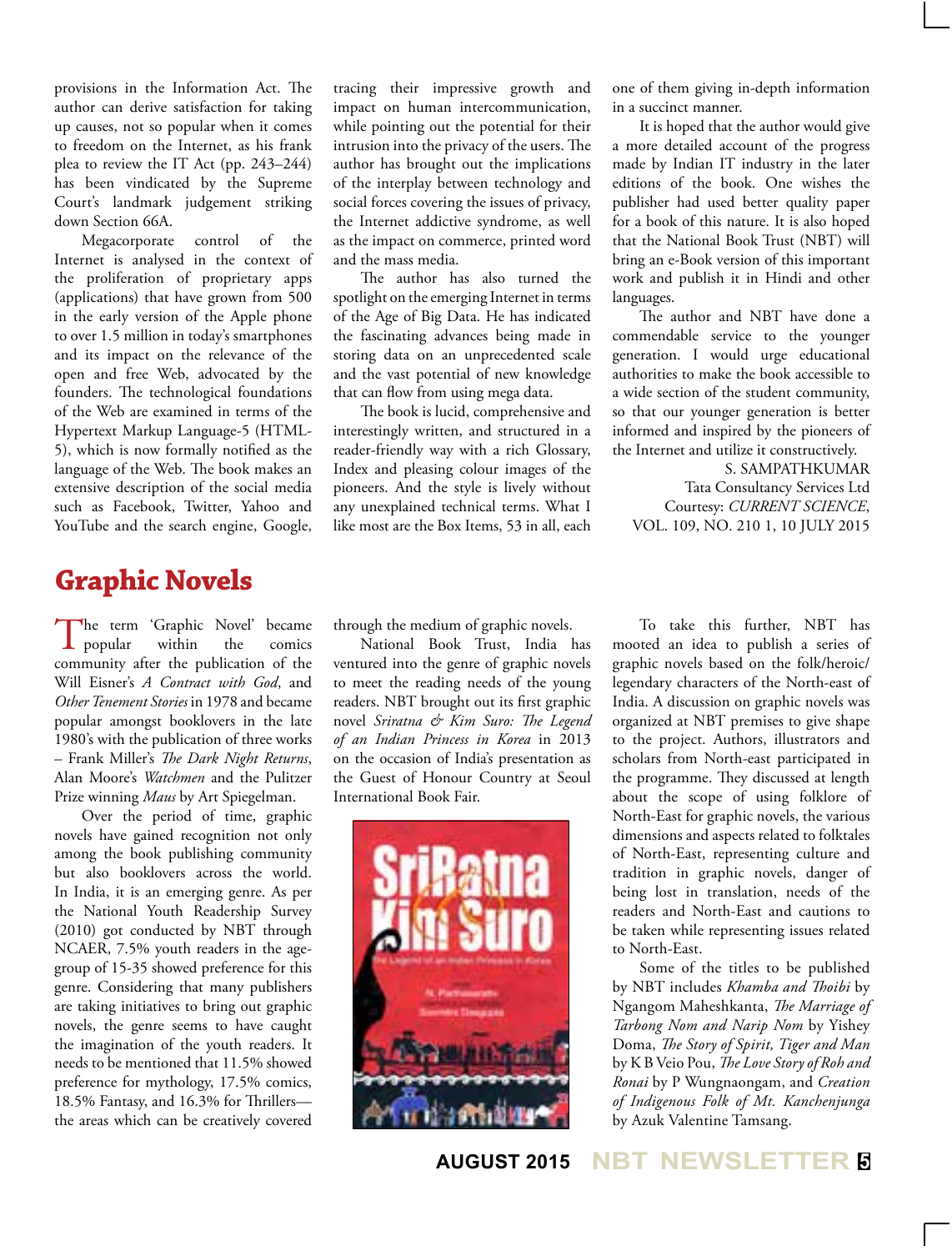#### **NBT Financial Assistance Programme for Translations**

National Book Trust, India has set up a NBT Financial Assistance Programme (NBT FAP), a dedicated Rights Programme that pursues translation of Indian books into foreign languages. Under this initiative, The Trust provides financial assistance to foreign publishers who are interested in translating Indian works.

The programme covers the broad categories of fiction, non-fiction, science and technology and books for children except dictionaries, magazines, journals, textbooks for schools/colleges and professional courses like medicine, engineering, science & technology, business administration.

Under this programme, the regional language publications not available in





#### **Books Received**

**Protection of Children on Internet**; Karnika Seth; Universal Law Publishing Co., A-73/1, G.T. Karnal Road Industrial Area, Delhi-110033; 978-93- 5035-556-5; Rs. 250



Authored by an acclaimed cyber law expert and educationist, this is a simple guide book that aims to provide useful information and tips to parents and children, educators, law e n f o r c e m e n t

agencies, NGOs, legislators and others on how to safeguard children on the internet and combat online child abuse. While



English translations are also considered for foreign languages. In such cases, if a direct translator for the target language is not found, the Trust facilitates its translation into English.

Since its inception, the book *The Missing Queen*, authored by Samhita Arni has been translated into Italian; Collection of Ambai's Short Stories into French; and the two NBT titles *My Little India*, authored by Manoj Das and *Looking Back: India in Twentieth Century*, edited by N N Vohra and Sabyasachi Bhattacharya, have been translated into the Korean language.

As a part of this programme, the Trust organizes a Rights Table Forum for publishers during the New Delhi World Book Fair. The first Rights Table was organized during New Delhi World Book

Fair in 2013. The last Rights Table was participated by over 100 publishers from India and abroad. A two day event, the Rights Table brings together publishers, rights-agents and editors from India and abroad to network and explore business opportunities together. Organised as B2B match making sessions, it enables the participants to book their own Rights Table, meet and present their products and ideas.

In the next edition of the New Delhi World Book Fair, the New Delhi Rights Table will be organized from 11 to 12 January 2016. The publishers, who wish to participate in the upcoming Rights Table, may visit the website: http://www. newdelhiworldbookfair.gov.in, for detailed information.



drawing examples from other countries such as US and Europe including UK to combat online child abuse, the author has made some pertinent recommendations on various techno-legal and social measures that can be adopted for safeguarding children on internet. Written in a simple manner with easy glossary of important cyber terms for readers who may not be familiar with technical jargon of cyberspace, the book will be very useful for everyone interested in the subject.

Anger in Contemporary Indian English Poetry; Dr Vijay Vishal; Vivek Publishing House, Dhamani Market, Chaura Rasta, Jaipur; 978-93-83127- 04-7; Rs 800

A critical study of three noted living poets of the post-Emergency era. Though



they live far apart from each other, one in the east (R.K. Singh), another in the west (I.K. Sharma), and the last in the south (P. Raja), they hit the common target choosing the weapons of

their choice. The author demonstrates various manifestations of 'anger' in the poetry of this trio from the body of their texts. He also culls out 'anger' and its variables in the poetry of rich galaxy of poets, both men and women, in the domain of Indian English poetry and this study has gained an extra layer of history through poetry.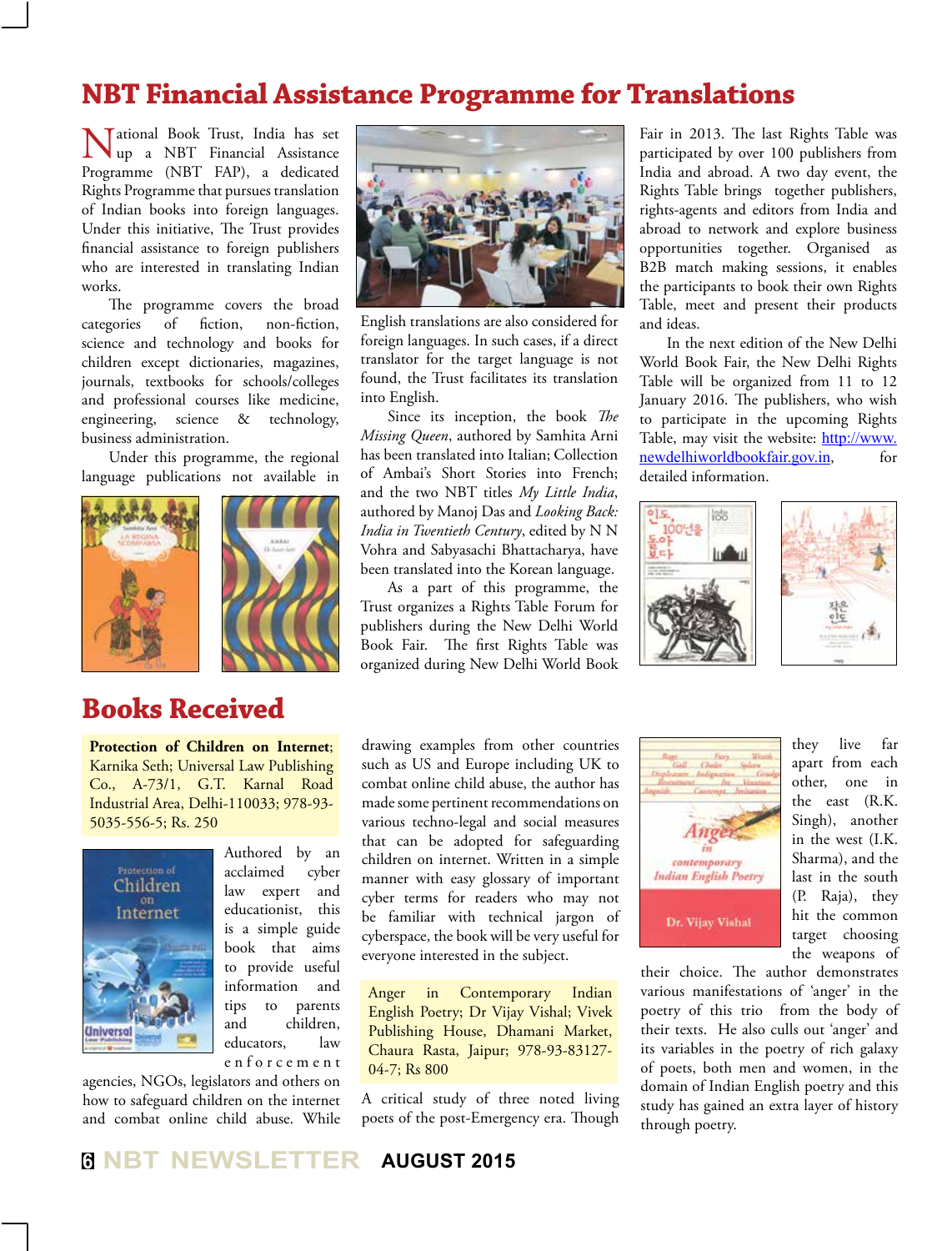# **Excerpts**

NBT is bringing out a publication titled A Primer on Yoga: Theory and Practice written by Ramesh Bijlani. Herein we reproduce an excerpt from the chapter 'Yoga: A Wide Angle View'.

The word yoga evokes some very<br>contrasting and apparently  $\boldsymbol{1}$  contrasting irreconcilable images. The commonest of these is that of some techniques such as asanas, pranayamas and meditation. The other image is that of yogis who have renounced life, are on a spiritual quest, and spend long years on the mountains or in a cave in search of the Divine. These days it is also quite trendy to describe yoga as a way of life. Each of these images has a grain of truth, and it is not as difficult to reconcile them as it looks. Let us see how we can reconcile techniques, renunciation, the Divine, and a way of life.

#### **Techniques**

The simplest way of looking at yoga is as a process of self-improvement, a process that affects both the body and the mind. In other words, as a result of practicing yoga a person becomes physically more fit, emotionally more stable and intellectually more agile. Further, in yoga, the process of improvement is carried to its logical conclusions. Improvement is not as simple a word as it looks. After some improvement has been achieved, one finds that there is scope for further improvement. Since there is always room for improvement, the process of self-improvement can become a life-long journey. If a journey is long, one way to make it easier is to move faster by using the best available technology. For example, for travelling a short distance, we may walk; for a longer distance, we may use a train; and for going to the other side of the globe, we have to use an aeroplane. Since self-improvement is a long journey, for improving the body-mind complex, yoga uses the best available technology. Over thousands of years, yoga has worked out techniques such as asanas (postures), pranayamas (breathing disciplines) and meditation, which do far better than simply jogging, cycling or swimming. Techniques are the most visible part of



yoga, but these techniques are not enough to stay physically and mentally fit. Eating the right kinds of food in just the right quantity, not putting into the body any substance which might harm the body, and adequate sleep, are also necessary for staying healthy, and are a part of what is called 'physical culture' in yoga.

#### **Renunciation**

When a journey is long, another strategy we employ is to choose a route that has the minimum number of traffic lights, the maximum number of flyovers, and the least possibility of a traffic jam. In the long journey called yoga, such a route lies through renunciation. Worldly life involves so many temptations, distractions, obligations, responsibilities and conflicts that it slows down the process of selfimprovement. One way out of all these problems is to renounce worldly life. If we renounce worldly life, all the problems associated with the world disappear automatically — na hoga baans, na bajegi baansuri (if there is no hollow piece of wood available, it is impossible to play on the flute). But the path of total physical renunciation is a path that suits only a select few. For the rest of us, detachment (inner renunciation) is all that is feasible, and is in fact necessary on the path of yoga. However, now it is easy to see why great yogis choose a secluded spot, away from the rough and tumble of the world, for their exploration of the mysteries of existence.

#### **The Divine**

Even a long journey should at least have some goal. The goal of self-improvement would be a point beyond which no further improvement is possible. The point beyond which no further improvement is possible is the point of perfection. Thus the goal of yoga is self-perfection. However, man (and woman) is, by definition, imperfect; only the Divine is perfect. Therefore, the goal of yoga is to achieve identity, or union, with the Divine. In terms of Vedanta, the philosophy underlying yoga, man is a manifestation of the Divine. Hence, the union is a self-discovery. Becoming conscious of the Divine within the individual, as well as in all creation, is the goal of yoga. Yoga (yuj, union) literally means union. The union it implies is becoming one with what we truly are at the deepest level. In short, the Divine is the goal of yoga, which is the same as saying that perfection is the goal of yoga. However, moving from the point where we are now towards perfection is also called yoga. Thus, yoga is both the journey as well as the goal; both the process as well as the product.

The Divine enters yoga not only as the goal, but also as an indispensable aid. In a long and difficult journey, and yoga is a journey that is both long and difficult, we also look for guidance, protection, and help from someone who is more knowledgeable and more powerful. In yoga, the Divine is the power whose Grace is indispensable for making any significant progress. The Divine needs instruments to act, and our guru can be that instrument. Thus the Divine is our beacon light on the journey called yoga, and His force may work through the guru.

One might add that it is still possible to practice yoga without believing in the Divine. An atheist can look upon yoga as an endless process of self-improvement that will take him towards self-perfection. However, he may get impatient or anxious, because he will not have available neither the solace nor the certitude that comes from believing in the Divine's Grace; he is on his own in the long journey.